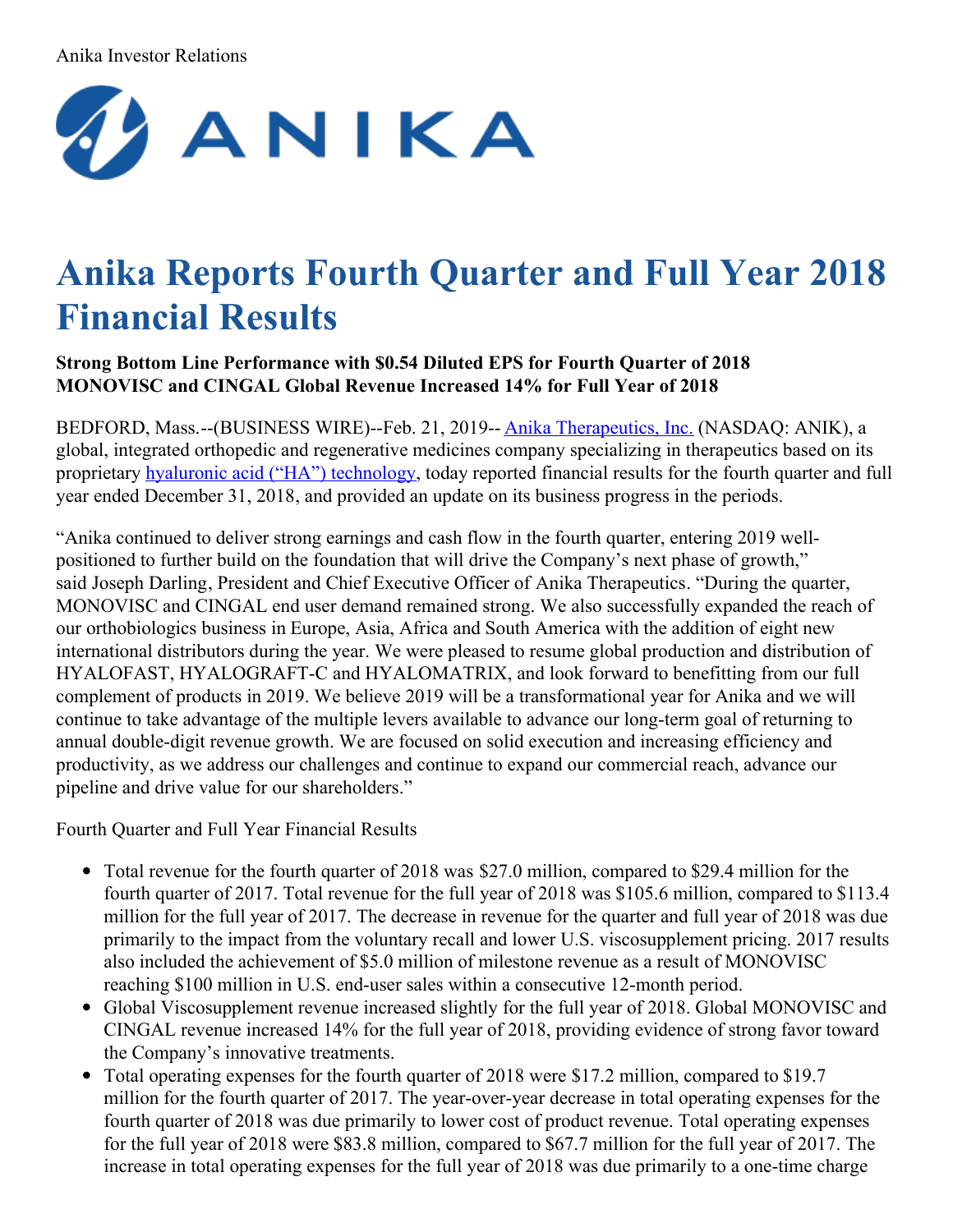of \$8.4 million in the first quarter, which consisted mainly of non-cash stock-based compensation expense associated with the retirement of Anika's former Chief Executive Officer, approximately \$2.0 million of non-recurring CINGAL U.S. pre-launch market research activities in the first half of 2018, and increased personnel and professional service costs.

- Net income for the fourth quarter of 2018 was \$7.7 million, or \$0.54 per diluted share, compared  $\bullet$ to \$8.1 million, or \$0.53 per diluted share, for the fourth quarter of 2017. Net income for the full year of 2018 was \$18.7 million, or \$1.27 per diluted share, compared to \$31.8 million, or \$2.11 per diluted share, for the full year of 2017. The decline in net income for the full year of 2018 was due primarily to the decrease in total revenue and increase in operating expenses previously discussed.
- Cash, cash equivalents and investments were \$159.0 million as of December 31, 2018, compared  $\bullet$ to \$149.0 million as of September 30, 2018. Cash provided by operating activities was \$10.0 million for the fourth quarter of 2018 and approximately \$35.0 million for the full year of 2018.

## Recent Business Highlights

- Resumed global distribution of HYALOFAST, HYALOGRAFT-C and HYALOMATRIX in the fourth quarter after a voluntary, non-safety related recall in the second quarter of 2018.
- Expanded the international commercial reach of the orthobiologics business in Europe, Asia, Africa and South America with the addition of eight new international distributors.
- Completed a product prototype of the Company's Rotator Cuff repair therapy as planned.
- On-track to complete a 5-year strategic plan in the first half of 2019.
- Continued evaluation of potential partnership opportunities for the Company's product pipeline, which is an important element of its 5-year strategic plan.

## CINGAL FDA Update

Anika recently met with the U.S. Food and Drug Administration (FDA) to discuss the totality of available CINGAL data, including information from the 17-02 extension study and real world evidence from physicians in Canada and Europe, to gain additional guidance on the pathway for CINGAL approval in the U.S. Based on that meeting, it has become clear that Anika will need to conduct another Phase III clinical trial before it can obtain approval for CINGAL in the U.S. The Company plans to continue to work with the FDA and pursue the most expeditious path to FDA approval for CINGAL. The Company will provide updates on its progress on this initiative at appropriate intervals moving forward.

## Full Year 2019 Corporate Outlook

For the full year of 2019, the Company expects total revenue to be approximately 3% to 6% below the prior year level due primarily to continued pricing pressures on its U.S. viscosupplement business. Licensing, milestone and contract revenue is expected to be flat for the year. Total operating expenses are anticipated to be in the high \$70 million to \$80 million range. Adjusted EBITDA is expected to be in the low \$30 million range, which is based on anticipated U.S. GAAP net income in the mid-teen to around \$20 million range. Capital expenditures are expected to be between \$5 million and \$8 million. In 2019, the Company plans to continue advancing key ongoing initiatives, including:

- Complete and begin implementation of Anika's 5-year strategic plan.
- Transform from a pure distributor model business by establishing a hybrid commercial model in the U.S., with the goal to launch the Company's first HA-based, surgically-delivered regenerative therapy for bone repair procedures in the second half of 2019.
- International expansion of Orthopedics and Dermal product portfolios.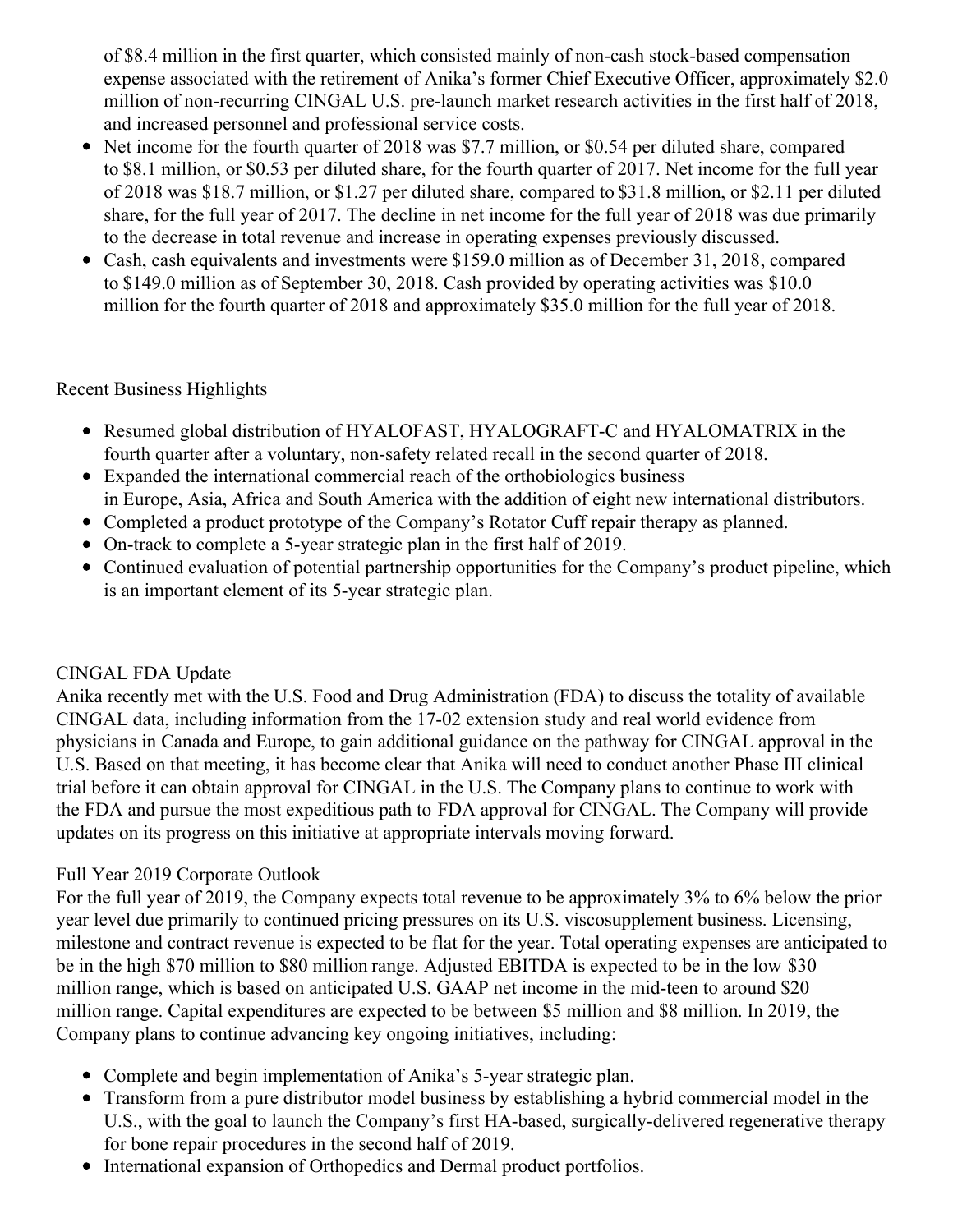- Develop and finalize a regulatory strategy for CINGAL in the U.S.
- Pursue strategic acquisitions and partnerships to augment organic growth.

#### Non-GAAP Outlook

The Company is stating its expectations regarding, and will report, its 2019 financial results with respect to Adjusted EBITDA, which is a non-GAAP financial measure and should not be considered an alternative to net income or other measurements under generally accepted accounting principles (GAAP). The Company believes that Adjusted EBITDA provides additional useful information to investors in their assessment of its operating performance as it is a metric used by management to evaluate the Company's performance. Adjusted EBITDA is not calculated identically by all companies, and therefore the Company's measurements of Adjusted EBITDA may not be comparable to similarly titled measures reported by other companies.

Adjusted EBITDA is defined by the Company as GAAP net income excluding depreciation and amortization, interest and other income (expense), income taxes, and share-based compensation expense. The Company is not providing a quantitative reconciliation of projected Adjusted EBITDA to the corresponding GAAP information because the GAAP measures that the Company excludes from its projected Adjusted EBITDA are not available without unreasonable effort on a forward-looking basis due to their unpredictability, high variability, complexity, and low visibility. These excluded GAAP measures include interest and other income, income taxes, and other charges. Because these charges may vary materially, they will have an unpredictable, and potentially significant, impact on our future GAAP results.

#### Conference Call Information

Anika's management will hold a conference call and webcast to discuss its financial results and business highlights today, Thursday, February 21 at 5:00 pm ET. The conference call can be accessed by dialing 1-855-468-0611 (toll-free domestic) or 1-484-756-4332 (international). A live audio webcast will be available in the ["](https://cts.businesswire.com/ct/CT?id=smartlink&url=http%3A%2F%2Fir.anikatherapeutics.com%2Fevents.cfm&esheet=51944223&newsitemid=20190221005853&lan=en-US&anchor=%22&index=3&md5=ad3c3c810f3352b93f75ea9588790f19)Investor [Relations](https://cts.businesswire.com/ct/CT?id=smartlink&url=https%3A%2F%2Fir.anikatherapeutics.com%2Fevents.cfm&esheet=51944223&newsitemid=20190221005853&lan=en-US&anchor=Investor+Relations&index=4&md5=75ee1f7f1a88e7b9f5d609e309fdaf6d)["](https://cts.businesswire.com/ct/CT?id=smartlink&url=http%3A%2F%2Fir.anikatherapeutics.com%2Fevents.cfm&esheet=51944223&newsitemid=20190221005853&lan=en-US&anchor=%22&index=5&md5=09b3846dda8934fa6fc1cbac7f66ff18) section of Anika's website, [www.anikatherapeutics.com](https://cts.businesswire.com/ct/CT?id=smartlink&url=https%3A%2F%2Fwww.anikatherapeutics.com%2Findex.html&esheet=51944223&newsitemid=20190221005853&lan=en-US&anchor=www.anikatherapeutics.com&index=6&md5=ae3d3a1aa7245fcc5338686d1900aded). An accompanying slide presentation may also be accessed via the Anika website. A replay of the webcast will be available on Anika's website approximately two hours after the completion of the event.

#### About Anika Therapeutics, Inc.

Anika [Therapeutics,](https://cts.businesswire.com/ct/CT?id=smartlink&url=https%3A%2F%2Fwww.anikatherapeutics.com%2F&esheet=51944223&newsitemid=20190221005853&lan=en-US&anchor=Anika+Therapeutics%2C+Inc.&index=7&md5=ba146a0c29650ac9d210ab6d817f65a3) Inc. (NASDAQ: ANIK) is a global, integrated orthopedic and regenerative medicines company based in Bedford, Massachusetts. Anika is committed to improving the lives of patients with degenerative orthopedic diseases and traumatic conditions with clinically meaningful therapies along the continuum of care, from palliative pain management to regenerative tissue repair. The Company has over two decades of global expertise developing, manufacturing, and commercializing more than 20 products based on its proprietary hyaluronic acid (HA) [technology](https://cts.businesswire.com/ct/CT?id=smartlink&url=https%3A%2F%2Fwww.anikatherapeutics.com%2Ftechnology%2Fha-biology%2F&esheet=51944223&newsitemid=20190221005853&lan=en-US&anchor=hyaluronic+acid+%28HA%29+technology&index=8&md5=cb25d014635e1df4aec1b3b9de966e56). Anika's orthopedic medicine portfolio includes [ORTHOVISC](https://cts.businesswire.com/ct/CT?id=smartlink&url=https%3A%2F%2Fwww.anikatherapeutics.com%2Fproducts%2Forthobiologics%2Forthovisc%2F&esheet=51944223&newsitemid=20190221005853&lan=en-US&anchor=ORTHOVISC&index=9&md5=3a10a648df1e506e108229cb1f18cd69)®, [MONOVISC](https://cts.businesswire.com/ct/CT?id=smartlink&url=https%3A%2F%2Fwww.anikatherapeutics.com%2Fproducts%2Forthobiologics%2Fmonovisc%2F&esheet=51944223&newsitemid=20190221005853&lan=en-US&anchor=MONOVISC&index=10&md5=2dc547e446e97a0dd15a8cbde7a5958b)®, and [CINGAL](https://cts.businesswire.com/ct/CT?id=smartlink&url=https%3A%2F%2Fwww.anikatherapeutics.com%2Fproducts%2Forthobiologics%2Fcingal%2F&esheet=51944223&newsitemid=20190221005853&lan=en-US&anchor=CINGAL&index=11&md5=c0079a8bc32f908e816d839ee83cc3e2)®, which alleviate pain and restore joint function by replenishing depleted HA, and **HYALOFAST**, a solid HA-based scaffold to aid cartilage repair and regeneration. For more information about Anika, please visit [www.anikatherapeutics.com](https://cts.businesswire.com/ct/CT?id=smartlink&url=https%3A%2F%2Fwww.anikatherapeutics.com%2F&esheet=51944223&newsitemid=20190221005853&lan=en-US&anchor=www.anikatherapeutics.com&index=13&md5=6a0db051462122f44cfb41ef65acc2eb).

## Forward-Looking Statements

The statements made in the fifth and sixth sentences of the second paragraph, the fourth bullet point in the *section captioned "Recent Business Highlights," the third sentence in the section captioned "CINGAL FDA* Update," and those made in the section captioned "Full Year 2019 Corporate Outlook" of this press release, *which are not statements of historical fact, are forward-looking statements within the meaning of Section 27A* of the Securities Act of 1933, as amended, and Section 21E of the Securities Exchange Act of 1934, as *amended. These statements include, but are not limited to, those relating to the Company's long-term strategies and growth plans, the status and completion of the Company's 5-year strategic plan, the Company's expectations with respect to its 2019 financial performance, the Company's U.S. and*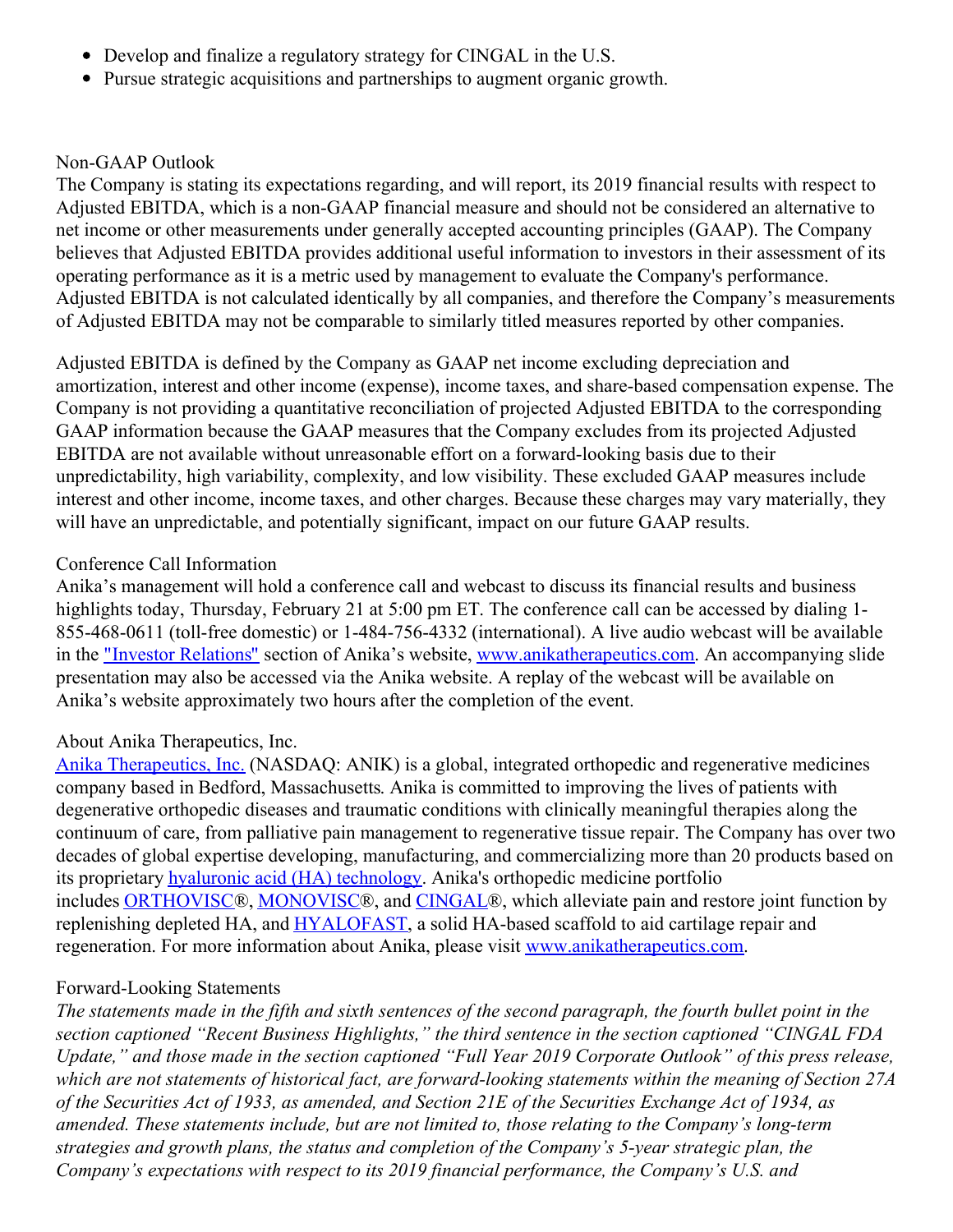*international commercial ef orts, the Company's plans related to, and the development and finalization of a regulatory pathway for, CINGAL, and the Company's pursuit of strategic acquisitions and partnerships. These statements are based upon the current beliefs and expectations of the Company's management and are subject to significant risks, uncertainties, and other factors. The Company's actual results could dif er materially from any anticipated future results, performance, or achievements described in the forward*looking statements as a result of a number of factors including, but not limited to, (i) the Company's ability to successfully commence and/or complete clinical trials of its products on a timely basis or at all; (ii) the *Company's ability to obtain pre-clinical or clinical data to support domestic and international pre-market approval applications, 510(k) applications, or new drug applications, or to timely file and receive FDA or* other regulatory approvals or clearances of its products; (iii) that such approvals will not be obtained in a *timely manner or without the need for additional clinical trials, other testing or regulatory submissions, as applicable; (iv) the Company's research and product development ef orts and their relative success,* including whether we have any meaningful sales of any new products resulting from such efforts; (v) the cost *ef ectiveness and ef iciency of the Company's clinical studies, manufacturing operations, and production* planning; (vi) the strength of the economies in which the Company operates or will be operating, as well as *the political stability of any of those geographic areas; (vii) future determinations by the Company to allocate resources to products and in directions not presently contemplated; (viii) the Company's ability to successfully commercialize its products, in the U.S. and abroad; (ix) quarterly sales volume variation experienced by the Company, which can make future results dif icult to predict and period-to-period comparisons potentially less meaningful; (x) the Company's ability to provide an adequate and timely supply* of its products to its customers; and (xi) the Company's ability to achieve its growth targets. Additional *factors and risks are described in the Company's periodic reports filed with the Securities and Exchange Commission, and they are available on the SEC's website at [www.sec.gov](http://www.sec.gov/). Forward-looking statements are* made based on information available to the Company on the date of this press release, and the Company *assumes no obligation to update the information contained in this press release.*

Anika Therapeutics, Inc. and Subsidiaries Consolidated Statements of Operations (in thousands, except per share data) (unaudited)

|                                              | For the Three Months |          | For the Twelve Months |           |  |  |
|----------------------------------------------|----------------------|----------|-----------------------|-----------|--|--|
|                                              | Ended December 31,   |          | Ended December 31,    |           |  |  |
|                                              | 2018                 | 2017     | 2018                  | 2017      |  |  |
| Product revenue                              | \$26,950             | \$28,884 | \$105,531             | \$107,783 |  |  |
| Licensing, milestone and contract<br>revenue | 6                    | 504      | 24                    | 5,637     |  |  |
| Total revenue                                | 26,956               | 29,388   | 105,555               | 113,420   |  |  |
| Operating expenses:                          |                      |          |                       |           |  |  |
| Cost of product revenue                      | 7,001                | 8,716    | 31,280                | 27,364    |  |  |
| Research & development                       | 4,064                | 4,266    | 18,190                | 18,787    |  |  |
| Selling, general $&$ administrative          | 6,129                | 6,678    | 34,336                | 21,540    |  |  |
| Total operating expenses                     | 17,194               | 19,660   | 83,806                | 67,691    |  |  |
| Income from operations                       | 9,762                | 9,728    | 21,749                | 45,729    |  |  |
| Interest and other income, net               | 551                  | 138      | 1,458                 | 473       |  |  |
| Income before income taxes                   | 10,313               | 9,866    | 23,207                | 46,202    |  |  |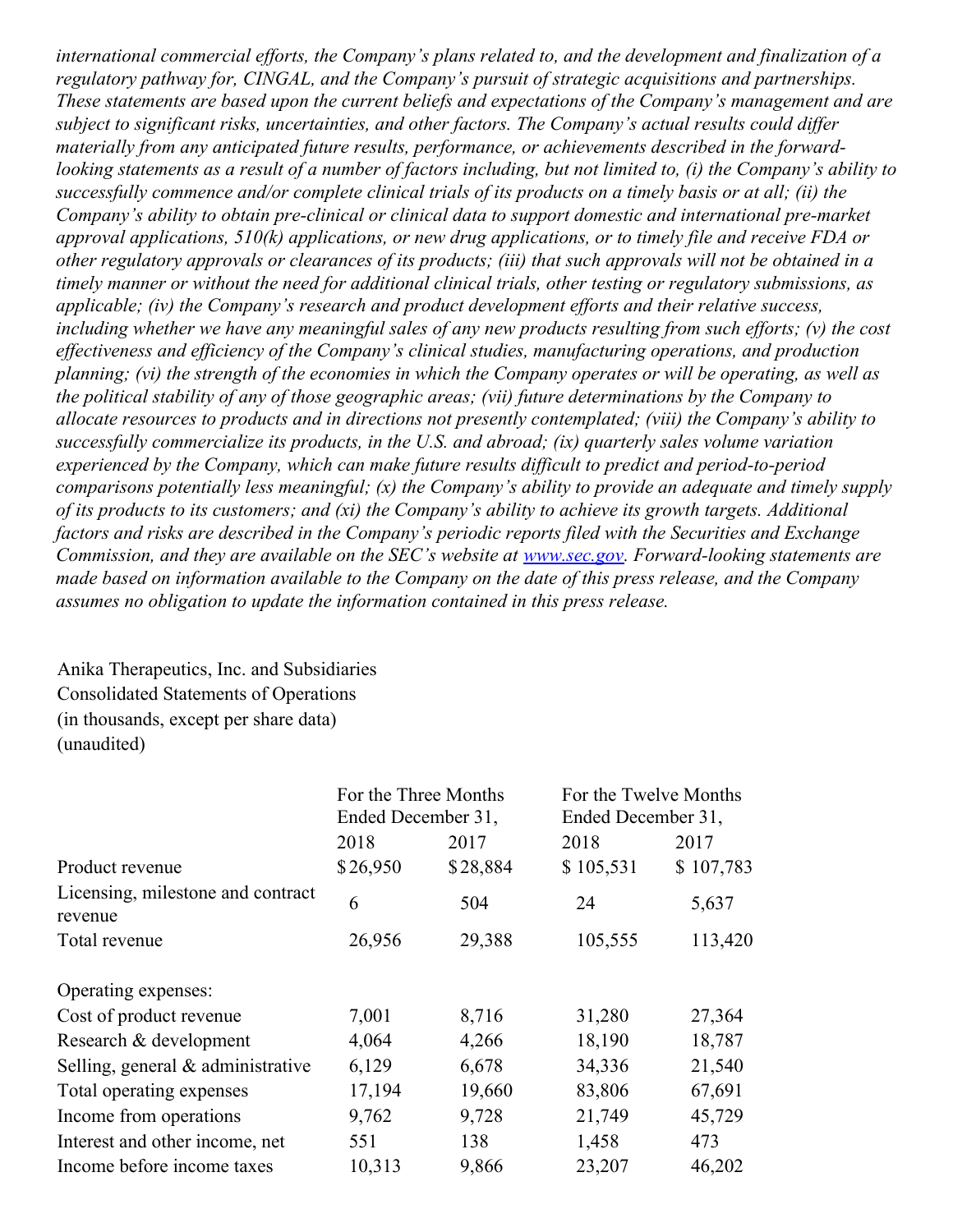| Provision for income taxes<br>Net income              | 2,596<br>\$7,717 | 1,799<br>\$8,067 | 4,485<br>\$18,722 | 14,386<br>\$31,816 |
|-------------------------------------------------------|------------------|------------------|-------------------|--------------------|
| Basic net income per share:                           |                  |                  |                   |                    |
| Net income                                            | \$0.54           | \$0.55           | \$1.30            | \$2.18             |
| Basic weighted average common<br>shares outstanding   | 14,168           | 14,596           | 14,442            | 14,575             |
| Diluted net income per share:                         |                  |                  |                   |                    |
| Net income                                            | \$0.54           | \$0.53           | \$1.27            | \$2.11             |
| Diluted weighted average<br>common shares outstanding | 14,299           | 15,141           | 14,689            | 15,068             |

Anika Therapeutics, Inc. and Subsidiaries Consolidated Balance Sheets (in thousands, except per share data) (unaudited)

|                                                   | December  | December  |
|---------------------------------------------------|-----------|-----------|
|                                                   | 31,       | 31,       |
| <b>ASSETS</b>                                     | 2018      | 2017      |
| Current assets:                                   |           |           |
| Cash, cash equivalents and<br>investments         | \$159,014 | \$157,256 |
| Accounts receivable, net                          | 20,775    | 23,825    |
| Inventories, net                                  | 21,300    | 22,035    |
| Prepaid expenses and other<br>current assets      | 1,854     | 3,211     |
| Total current assets                              | 202,943   | 206,327   |
| Property and equipment, net                       | 54,111    | 56,183    |
| Other long-term assets                            | 4,897     | 1,254     |
| Intangible assets, net                            | 9,191     | 10,635    |
| Goodwill                                          | 7,851     | 8,218     |
| <b>Total</b> assets                               | \$278,993 | \$282,617 |
| <b>LIABILITIES AND</b><br>STOCKHOLDERS' EQUITY    |           |           |
| <b>Current liabilities:</b>                       |           |           |
| Accounts payable                                  | \$3,143   | \$6,747   |
| Accrued expenses and other<br>current liabilities | 8,146     | 6,326     |
| Total current liabilities                         | 11,289    | 13,073    |
| Other long-term liabilities                       | 550       | 660       |
| Deferred tax liability                            | 3,542     | 5,393     |
| Commitments and contingencies                     |           |           |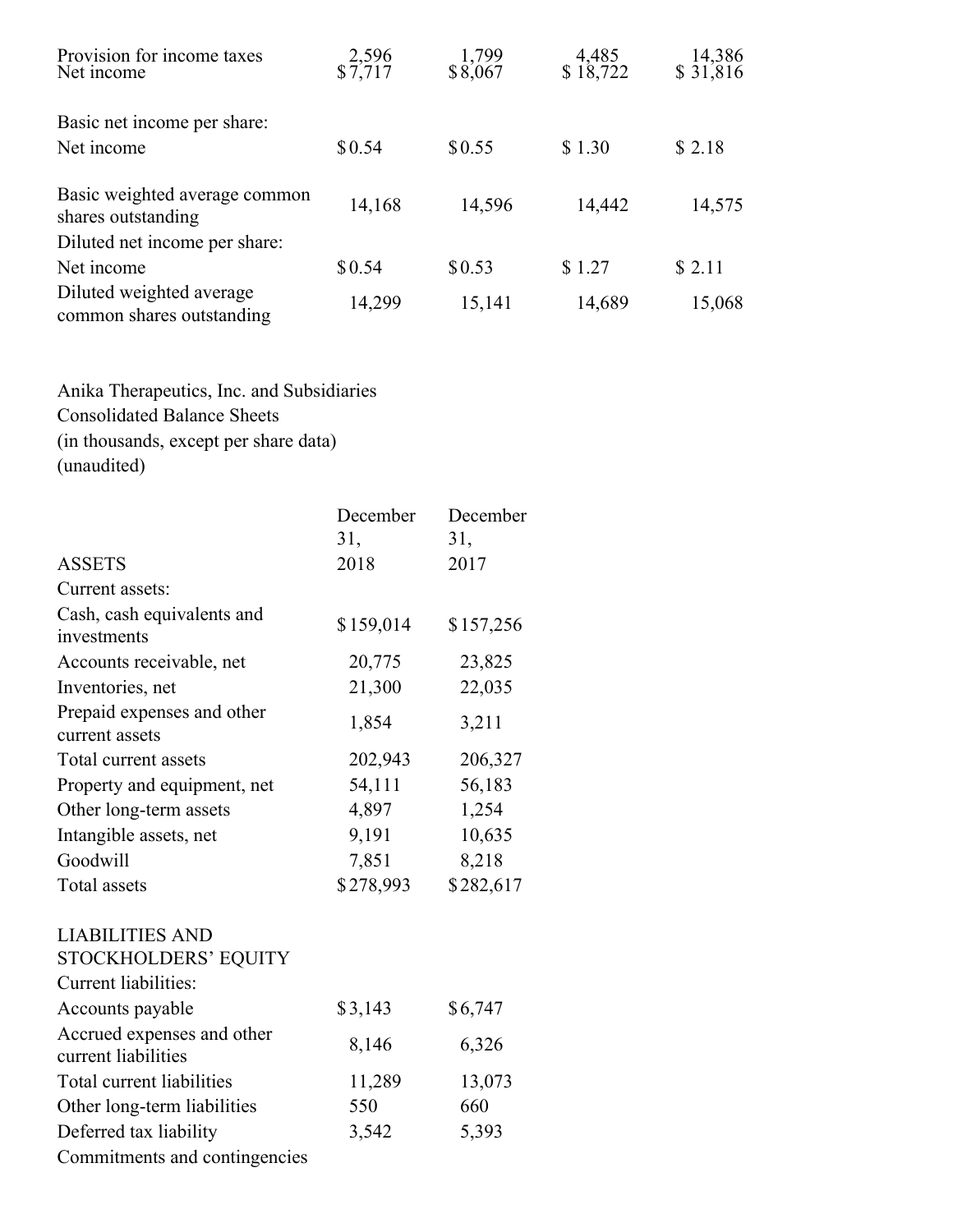| Stockholders' equity' par value               |           |           |
|-----------------------------------------------|-----------|-----------|
| Common stock, \$0.01 par value                | 142       | 147       |
| Additional paid-in-capital                    | 50,763    | 68,617    |
| Accumulated other<br>comprehensive loss       | (5,526)   | (4,784)   |
| Retained earnings                             | 218,233   | 199,511   |
| Total stockholders' equity                    | 263,612   | 263,491   |
| Total liabilities and stockholders'<br>equity | \$278,993 | \$282,617 |

Anika Therapeutics, Inc. and Subsidiaries Supplemental Financial Data

Revenue by Product Line and Product Gross Margin (in thousands, except percentages) (unaudited)

|                                | For the Three Months Ended<br>December 31, |                 |               |          |               |               | For the Twelve Months Ended<br>December 31, |               |               |           |               |               |
|--------------------------------|--------------------------------------------|-----------------|---------------|----------|---------------|---------------|---------------------------------------------|---------------|---------------|-----------|---------------|---------------|
| Product Line:                  | 2018                                       | $\frac{0}{0}$   |               | 2017     | $\frac{0}{0}$ |               | 2018                                        | $\frac{0}{0}$ |               | 2017      | $\frac{0}{0}$ |               |
| Orthobiologics                 | \$23,778                                   | 88              | $\%$          | \$25,131 | $87\%$        |               | \$93,556                                    | 89            | $\%$          | \$93,816  | 87            | $\%$          |
| Surgical                       | 1,814                                      | $7\overline{ }$ | $\frac{0}{0}$ | 867      | 3             | $\frac{0}{0}$ | 5,514                                       | 5             | $\frac{0}{0}$ | 5,262     | 5             | $\frac{0}{0}$ |
| Dermal                         | 233                                        | $\mathbf{1}$    | $\frac{0}{0}$ | 1,519    | 5             | $\frac{0}{0}$ | 396                                         | $\mathbf{0}$  | $\frac{0}{0}$ | 2,755     | 3             | $\frac{0}{0}$ |
| Other                          | 1,125                                      | 4               | $\frac{0}{0}$ | 1,367    | 5             | $\frac{0}{0}$ | 6,065                                       | 6             | $\frac{0}{0}$ | 5,950     | 5             | $\frac{0}{0}$ |
| Product<br>Revenue             | \$26,950                                   |                 | $100\%$       | \$28,884 |               | $100\%$       | \$105,531                                   |               | $100\%$       | \$107,783 | $100\%$       |               |
| <b>Product Gross</b><br>Profit | \$19,949                                   |                 |               | \$20,168 |               |               | \$74,251                                    |               |               | \$80,419  |               |               |
| <b>Product Gross</b><br>Margin | 74%                                        |                 |               | 70%      |               |               | 70%                                         |               |               | 75%       |               |               |
|                                |                                            |                 |               |          |               |               |                                             |               |               |           |               |               |

Product Revenue by Geographic Region (in thousands, except percentages) (unaudited)

|                       | December 31,                                        |  | For the Three Months Ended                     | For the Twelve Months Ended<br>December 31, |  |                                                         |  |  |
|-----------------------|-----------------------------------------------------|--|------------------------------------------------|---------------------------------------------|--|---------------------------------------------------------|--|--|
| Geographic<br>Region: | $\frac{0}{0}$<br>2018<br>$\frac{0}{\alpha}$<br>2017 |  | $\frac{0}{0}$<br>$\frac{0}{0}$<br>2018<br>2017 |                                             |  |                                                         |  |  |
| <b>United States</b>  |                                                     |  |                                                |                                             |  | \$21,974 82 % \$23,783 82 % \$85,351 81 % \$87,290 81 % |  |  |